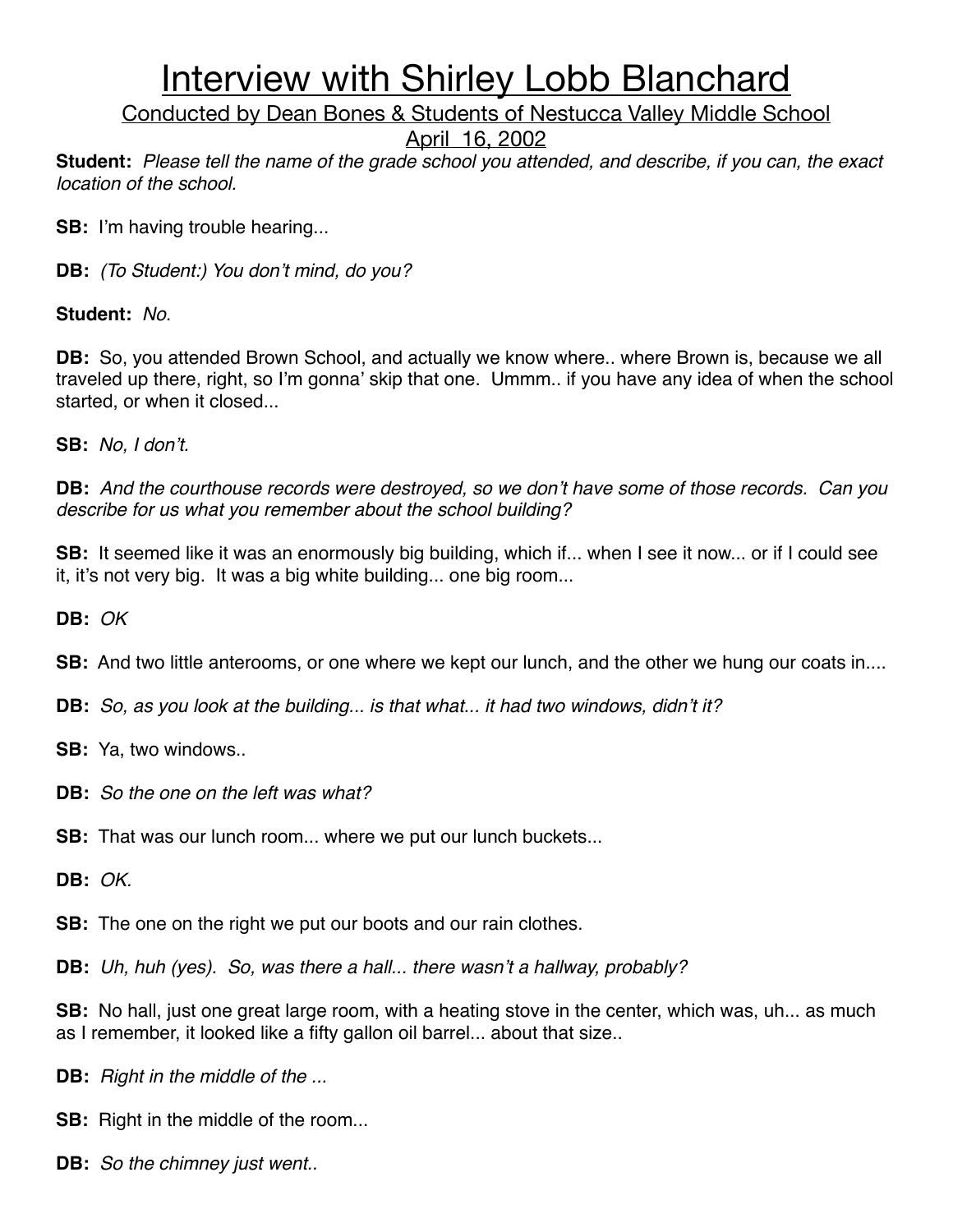Conducted by Dean Bones & Students of Nestucca Valley Middle School April 16, 2002

**SB:** Straight through the ceiling.

**DB:** *Where*'*d the wood come from?*

**SB:** We had a wood shed out back, and John and Emanuel Borba usually kept the wood shed filled, and it was to the rest of us to keep the fire going.

**DB:** *The kids do it?*

**SB:** The kids did it.

**DB:** *Not the teacher?*

**SB:** Uh, well, we brought the wood in... I think the teacher put the... put it in the stove... as much as I remember.

**DB:** *Now, there was, uh... Quentin*'*s grandparents lived right behind the school? Is that right?*

**SB:** His grandmother lived in a little cabin behind the school, off to the east a little bit...

**DB:** *And then...*

**SB:** And his uncle lived just down the hill from the school.

**DB:** *(to student) So, if you remember when we took a tour and got off the bus, and started walking, there was an orchard right there? That*'*s where we*'*re talking about.. where the uncle lived at...* 

**SB:** Uncle Emanuel, yes.

**DB:** *Umm... and water, there was no water in the building...*

**SB:** No, there was no water... we had to go down the hill a ways, to a spring, and bring up a bucket of water with a dipper... we always were happy to be the one to go get it...

**DB:** *So, kids all took turns, or was it the same ones?*

**SB:** Same ones.

**DB:** *Same ones. Did you go alone, or did you have a partner?*

**SB:** No, we... usually someone went with us... one of... my sister, or somebody...

**DB:** *We went up and saw where the spring is.*

**SB:** Not much there anymore.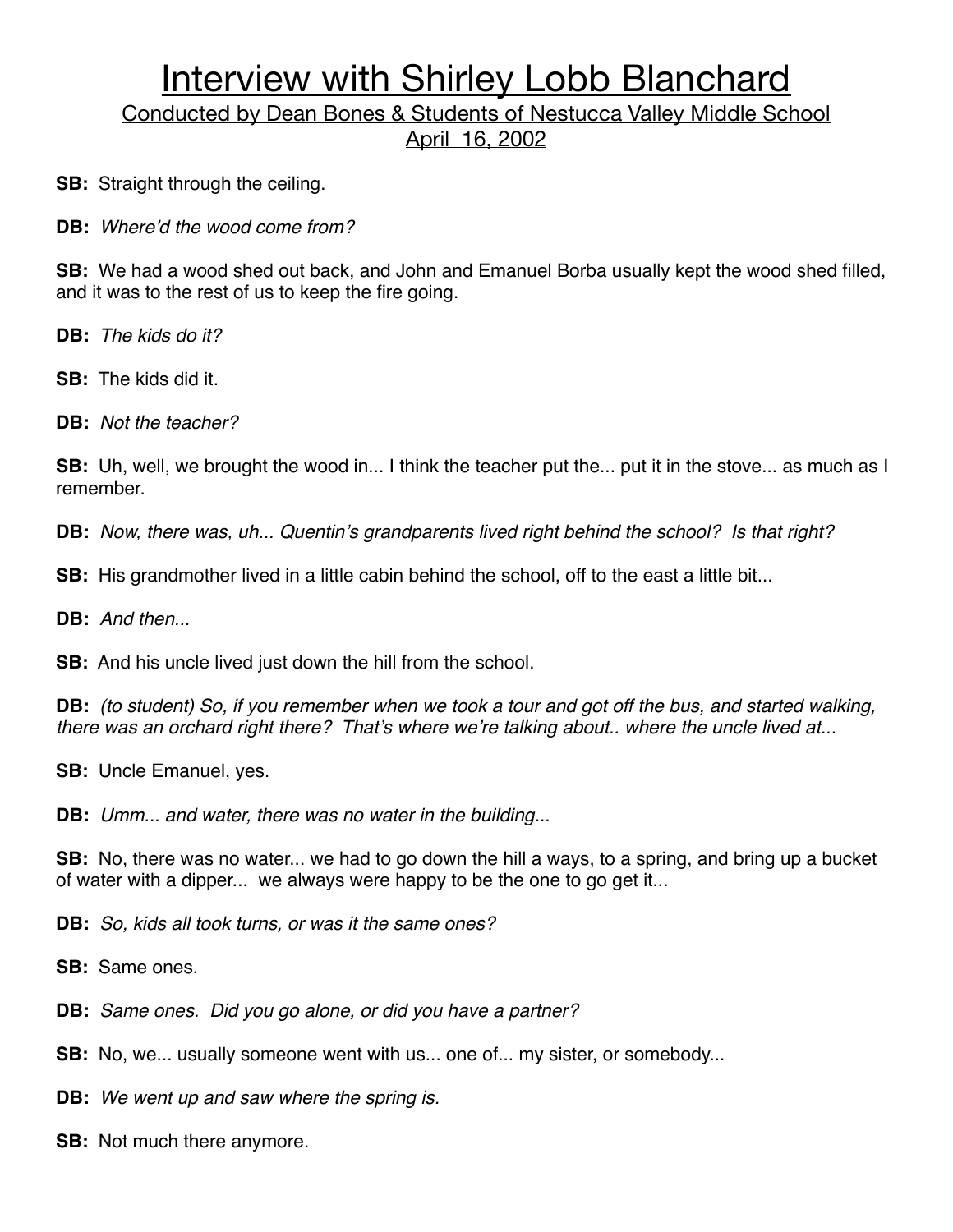Conducted by Dean Bones & Students of Nestucca Valley Middle School

April 16, 2002

**DB:** *No, there isn*'*t. And that was all clear... wasn*'*t it.. there weren*'*t really trees, at that time, was there?*

**SB:** Yes, there were.

**DB:** *Oh, there were?*

**SB:** Ya...

**DB:** *So, you couldn*'*t see...*

**SB:** Down where the spring was, there were trees around.

**DB:** *And then walking to the school, was that an open...*

**SB:** That was open...

**DB:** *OK. Was that, you think, from forest fire at one point, or had... it been logged?*

**SB:** I think... uh, I think it was from a fire, because I remember, uh, there were some huge logs in the... that had been piled up in the field, and we used to get out there and play among the logs, and they had been burned...

**DB:** *OK.*

**SB:** Now, whether it was from a fire, or where they... some of the Borba's had set them afire, I don't know.

**DB:** *So, was the school, you think, was it.. I don*'*t remember what Quentin said... it was donated by Borbas but if it was on their original property, or not, I don*'*t remember...*

**SB:** It was on their property.

**DB:** *Oh, it was. OK. And at the time... or was it long before you, when that... when the county road went up by the spring, or was that the main road at that time?*

**SB:** No, it wasn't the main road... they used it somewhat, but it wasn't the main road. The main road went on up where it does now, up into the forestry.

**DB:** *OK.*

**SB:** Up... Where ?? used to live, up in there.

**DB:** *??... So you mean, furth... Bays... um...*

**SB:** On up Bays Creek...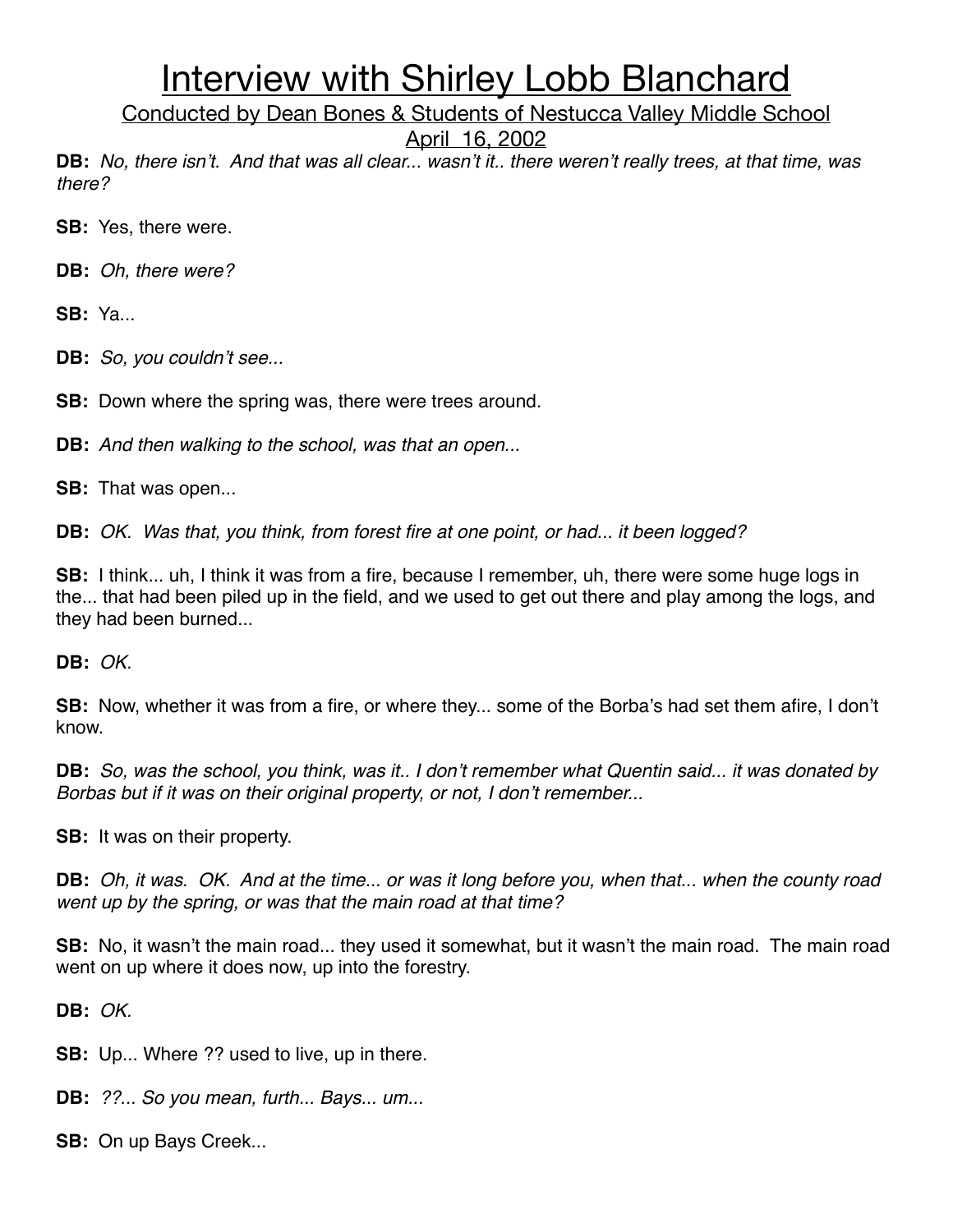Conducted by Dean Bones & Students of Nestucca Valley Middle School

April 16, 2002

**DB:** *Ah.. but the road to get to Blaine... was that where it is now? On.. on the county road, or was that on that.. on the Brown side of the river?* **SB:** You could go that way, but I don't think very many people did.

**DB:** *OK. So it must have been earlier than that that was that was...*

**SB:** No...

**DB:** *I was told that was the main county road. What about a stage in your school or anything?*

**SB:** A stage? Oh, we used to rig up a stage, sort of. On Christmas and Thanksgiving... any holiday we tried to have some kind of a play.

**DB:** *So, parents were invited at that...*

**SB:** The parents came...

**DB:** *OK. What about a play shed, or...*

**SB:** There was a play shed.

**DB:** *Where was it located?*

**SB:** Just to... just in back of the school. It was just a big open air building, with a roof over it, pretty much.

**DB:** *OK.*

**SB:** Had some swings...

**DB:** *Dirt floor?*

**SB:** No, it was a wooden floor.

**DB:** *Oh, really? Swings inside, on the... under the play shed?*

**SB:** Uh, ya. But that... that was about it, as far as....

**DB:** *You knew what I was going to ask... There was di... haven*'*t I seen in pictures of a bell in the school? Oh, I know there was.*

**SB:** Oh, yes, there was a bell.

**DB:** *Do you know where it is now?*

**SB:** I have no idea.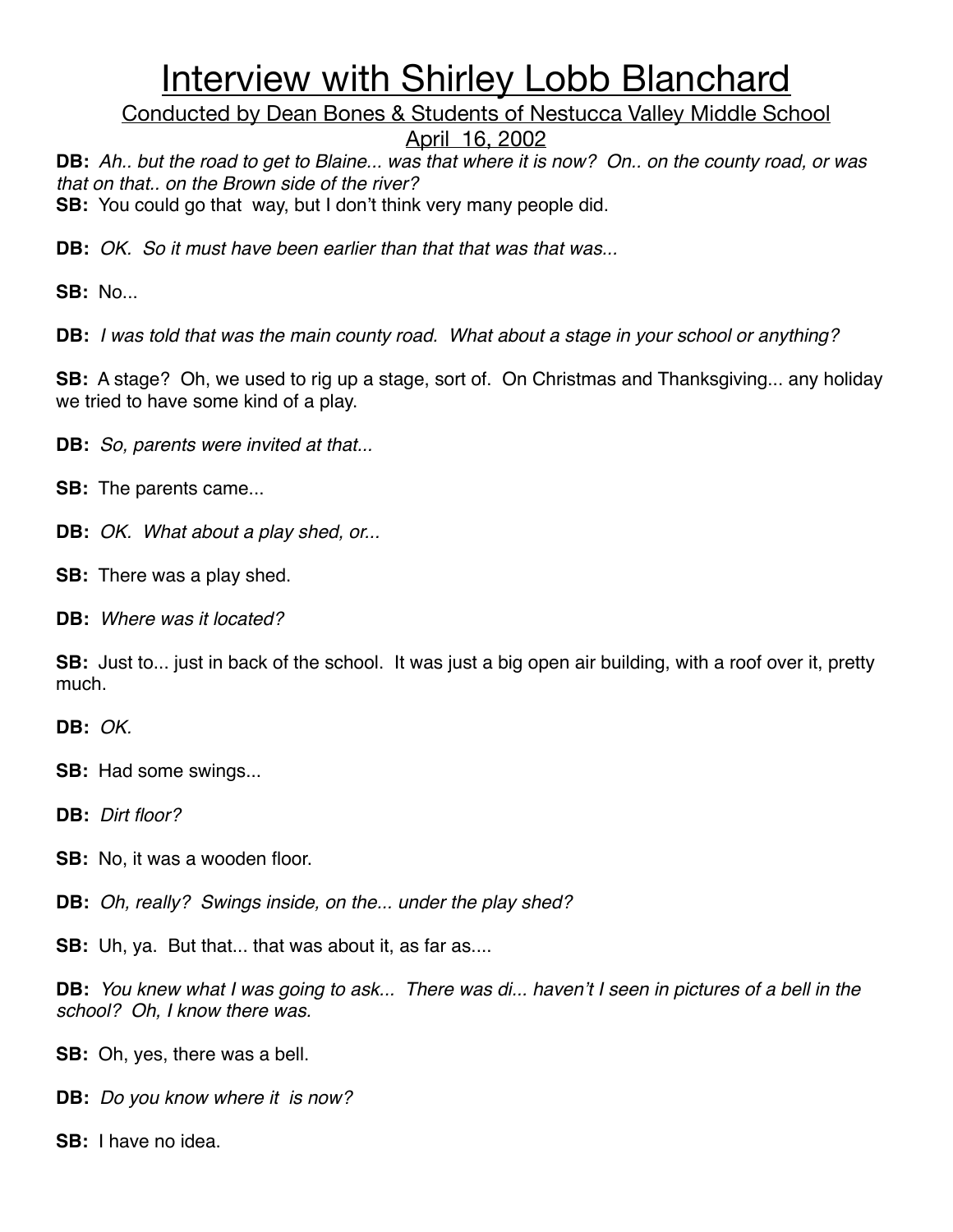Conducted by Dean Bones & Students of Nestucca Valley Middle School

April 16, 2002

**DB:** *Ah... it*'*s in the church at Beaver.*

**SB:** Is it?

**DB:** Q*uentin told me that his dad donated it to them, as long as they used it, they could keep it. And I... I just found that out last year.*

**SB:** Do they use it?

**DB:** *Ya, ya. Uh, but I*'*d like to know where all the bells are for the other schools. Something I*'*m curious about. So, from where to where did the kids live that went to the school? How far down Blaine Road...*

**SB:** Well, we lived farthest away, I think. Uh, there where Lance ?? is now, or.. uh, Lantzes, Marvin Lantz used to live there... we lived.. that's where we lived, and then Joe Haines came to school... he lived on up Bays Creek... and the Borba kids, and that was it... except occasionally someone would come in for a while.

**DB:** *So even down as far as where Quentin*'*s house is now, they didn*'*t go to Brown... would they have gone to Wolf Creek or something?*

**SB:** No, they would have gone to Brown.

**DB:** *Oh, they would have also gone to Brown. So when you say Lantzes house...*

**SB:** Where Marvin Lantz used to live... it's just the first pl...

**DB:** *??*

**SB:** Edna Lantz, uh, huh (yes).

**DB:** *OK. All right. What about... how far up river... well, you didn*'*t go up river, did you, so that would have been it.*

**SB:** No.

**DB:** *And what are all the ways that students got to school while you were in school... did they... you know...*

**SB:** We walked.

**DB:** *OK.*

**SB:** I can never remember my dad taking us to school.

**DB:** *Do you remember any kids being driven to school?*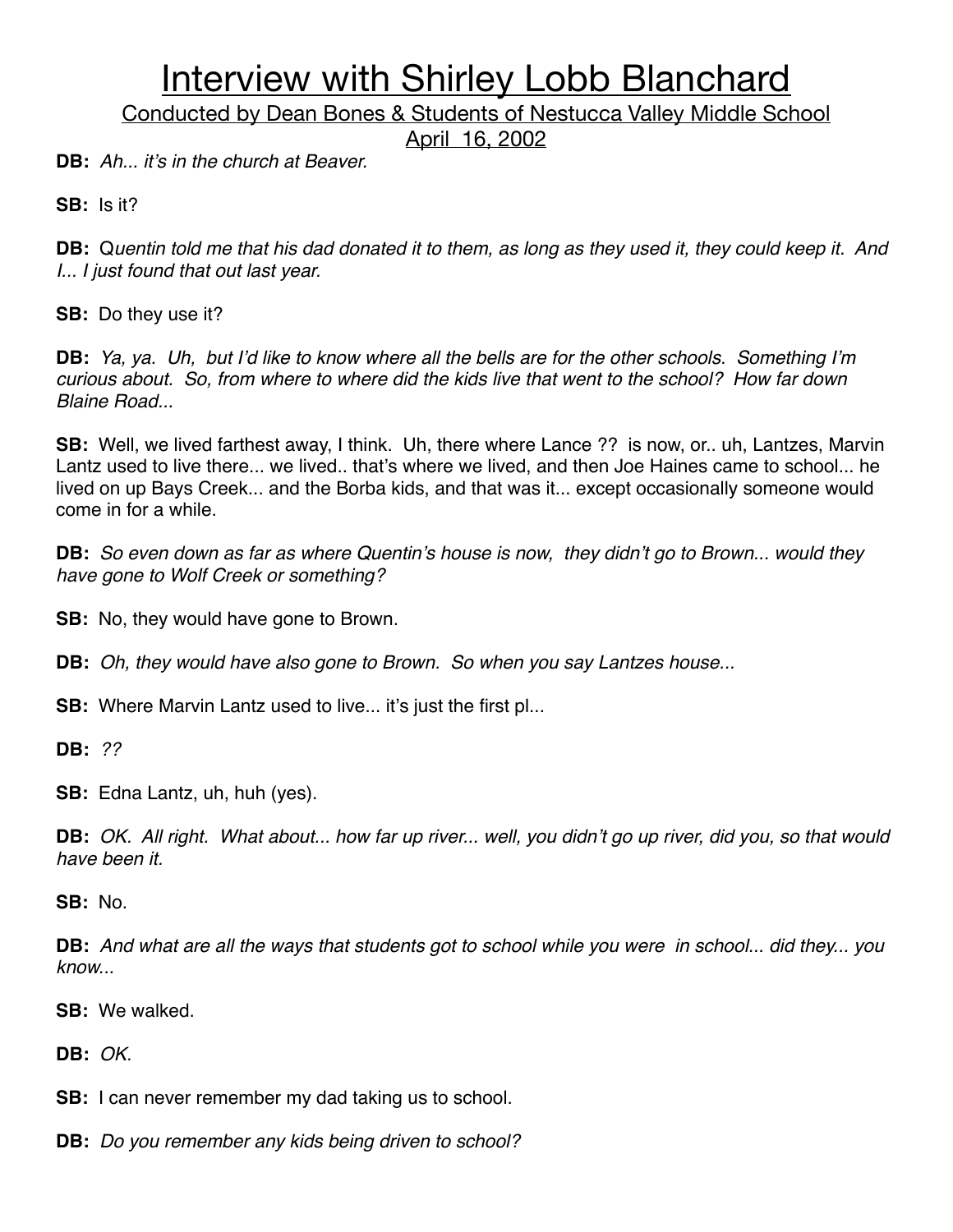Conducted by Dean Bones & Students of Nestucca Valley Middle School

April 16, 2002

**SB:** Nope.... no... none of them were... well, uh... Haines used to bring Joe once in a while, and let him off at the bottom of the hill, and he would... ʻcause he was on crutches... I don't know if you remember Joe or not... but he was on crutches, but he'd make his way up there to school.

**DB:** *How far up was their place? Up Bays Creek... was that in that cleared off area...*

**SB:** That cleared off place... just past the bridge.

- **DB:** *OK. I heard Quentin talk about a... a boy that was on crutches...*
- **SB:** Oh, that was Joe...
- **DB:** *... and he had to walk...*
- **SB:** Uh, huh (yes)
- **DB:** *... quite a distance to school.*
- **SB:** He could get around pretty good.

**DB:** *Why was he on crutches.. do you... remember what was wrong with him?*

**SB:** I don't think... I'm not positive, but I... as much as I can remember, I don't think he had any knees... kneecaps... ʻcause his legs were stiff.

**DB:** *Oh.*

- **SB:** And he'd just swing himself around.
- **DB:** *And I think Quentin said it was miles that he had to go.. I*'*m not sure how far...*
- **SB:** Uh... well it was... what is it? A quarter of a mile?

**Tom Blanchard:** Oh, it'd be a mile.

- **SB:** About a mile...
- **DB:** *OK. Ea.. each way probably...*
- **SB:** We... we were pretty much on our own... if we wanted to do anything, we walked... no busses...
- **DB:** *There wouldn*'*t have been any traffic that would go up past there, either...*
- **SB:** Very little.

**DB:** Y*a. So, what time... if you remember, what time did school start in the morning, and what time did it get out?*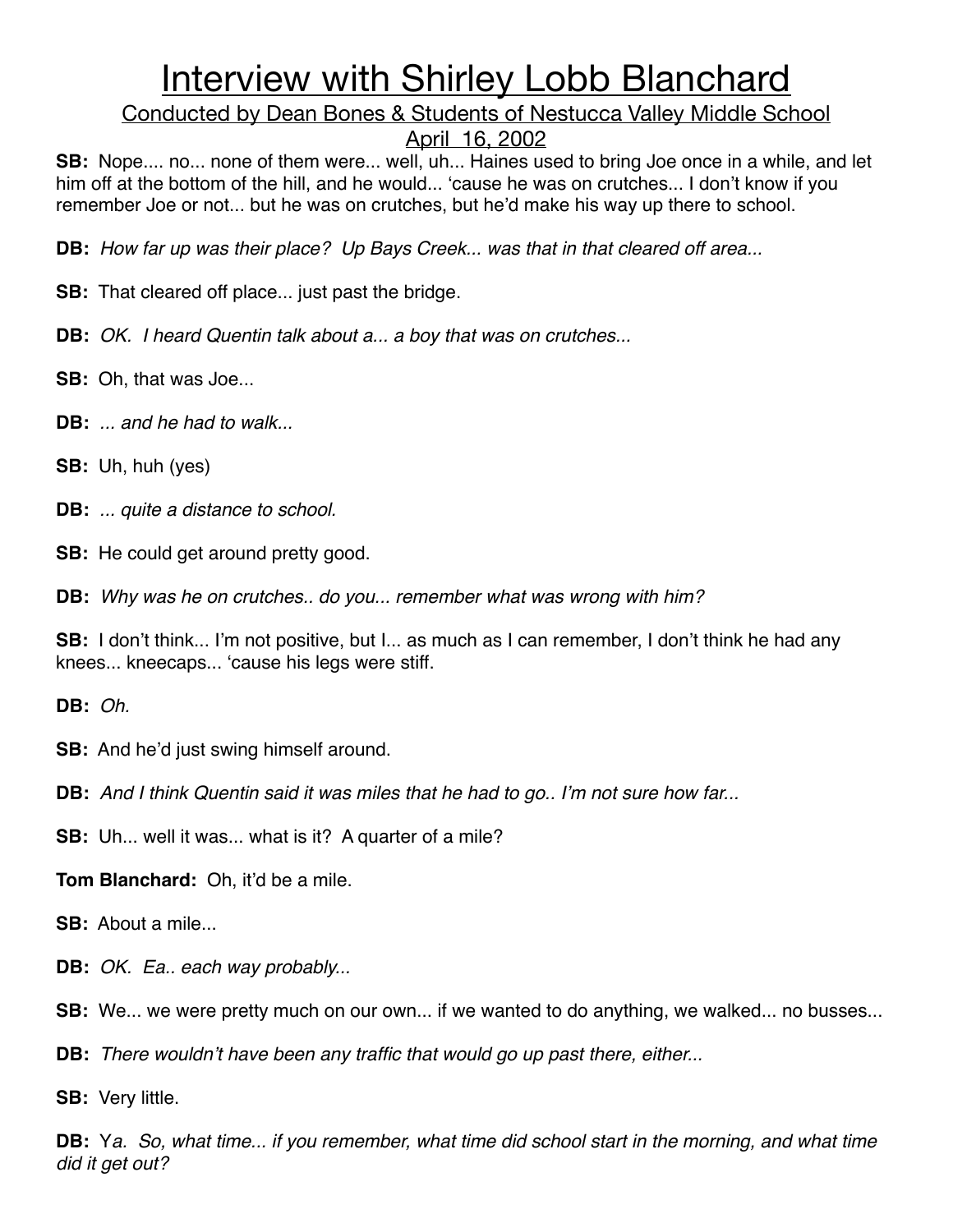### Conducted by Dean Bones & Students of Nestucca Valley Middle School April 16, 2002

**SB:** We started at nine o'clock every morning, rain or shine... and we stayed... school let out at four o'clock in the afternoon. We had a recess... fifteen minute recess, and an hour for lunch, but it was nine to four, every day. And no spring vacations, no Easter vacation, no inservice days for teachers so the kids got out... no, we were expected to be there five days a week.

**DB:** *So about when did you get out for summer?*

**SB:** It was usually long about the first of May...

**DB:** *And when did you start... school?*

**SB:** Uh, September... ʻbout the same as it is now.

**DB:** *OK. So, could you tell us what a typical day might look like... a typical school day... from the moment you left home to when you got back home.*

**SB:** Moment we left home... it was usually raining... I remember we wore boots to school, and slickers... and... old miserable slickers.. and we carried our shoes...

**DB:** *Oooh..*

**SB:** And that's the way our day started. And we walked. And we got to school, and... I don't know... we'd salute the flag, and... had some music... teacher played an old organ... think it was an organ

**DB:** *Was that like a... pedal organ thing, or...*

**SB:** Uh... It must've been.

**DB:** *Must*'*ve been.*

**SB:** And we sang some of the old songs... It's a Long, Long Trail, and... (laughing)...

**DB:** *Do you remember any other names of them? That would be fun for us to try to find some copies.*

**SB:** Oh, uh... oh, lot of the old songs... John Brown's Body, The Golden Slippers, uh... Long, Long Trail, uh...

**DB:** *What else?*

**SB:** Uh... Can't think of ʻem.

**DB:** *So you started...*

**SB:** But we never had any modern... any songs like they have now.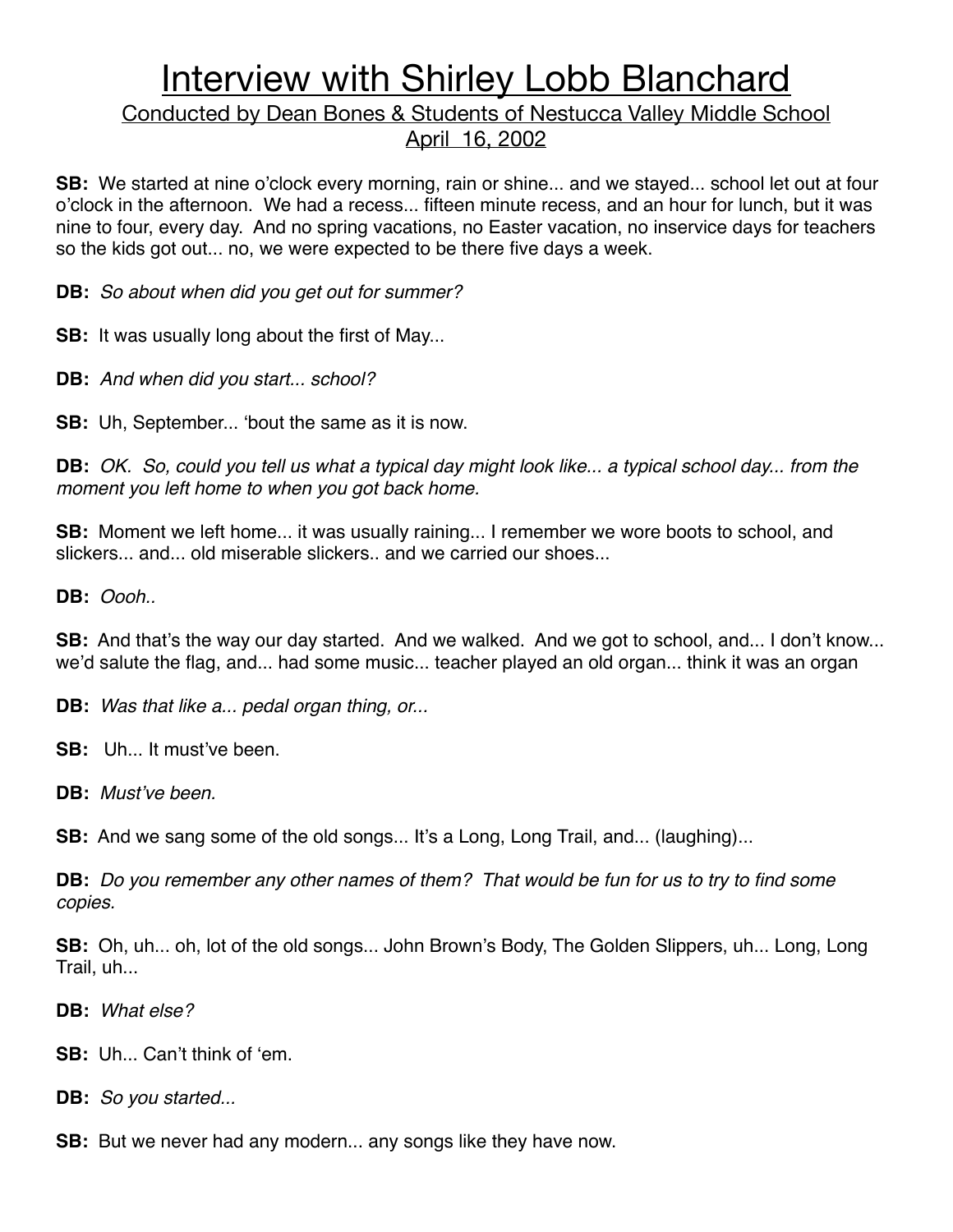Conducted by Dean Bones & Students of Nestucca Valley Middle School

April 16, 2002

**DB:** *OK. So, you sang, and then what?*

**SB:** Oh, we'd usually do our reading, writing, and arithmetic, and that was... after lunch the teacher'd read us a story... read a book...

**DB:** *Do you remember any books that they would read... the names of some of them?*

**SB:** There... uh.... one was Uncle Tom's Cabin, and the other was The Oregon... uh... was a book on Oregon...

**DB:** *Uh, huh (yes)*

**SB:** But they were pretty interesting. She'd always stop in an exciting place and we'd have to wait ʻtil the next day to see what happened. And it rained a lot... we... we'd read in the play shed, or... the girls would usually play jacks with the teacher during the lunch hour...

**DB:** *Hmmm...*

**SB:** If we could get outside, we'd play Annie Over and sometimes marbles... uh... I know...

**DB:** *So in the afternoon... wha.... how was that different from the morning... was it same subjects....*

**SB:** Same thing... geography...

**DB:** *OK. How did you know school was out? Was there some bell or something, or...*

**SB:** We had a clock on the wall... (laughing)... we could usually tell when it was time to go home. Uh, I don't think she rang the bell.

**DB:** *What about to start school... did they ever ring the bell?*

**SB:** Oh, yes. Every morning....

**DB:** *That*'*s when they rang it...*

**SB:** That's when they rang the bell, and sometimes we'd be down the road and we'd hear the bell ring, and we had about five minutes to get there, no matter where we were.

**DB:** *So... so it was... about five minutes before school started...*

**SB:** Ya..

**DB:** *Oooh... So, how... how were the students taught... (tape fades out)*

**SB:** No, she... um... that's been a long time ago... uh, no, we'd usually have each grade... course there were only... only at the most there was only about six of us in the school, so that wasn't really a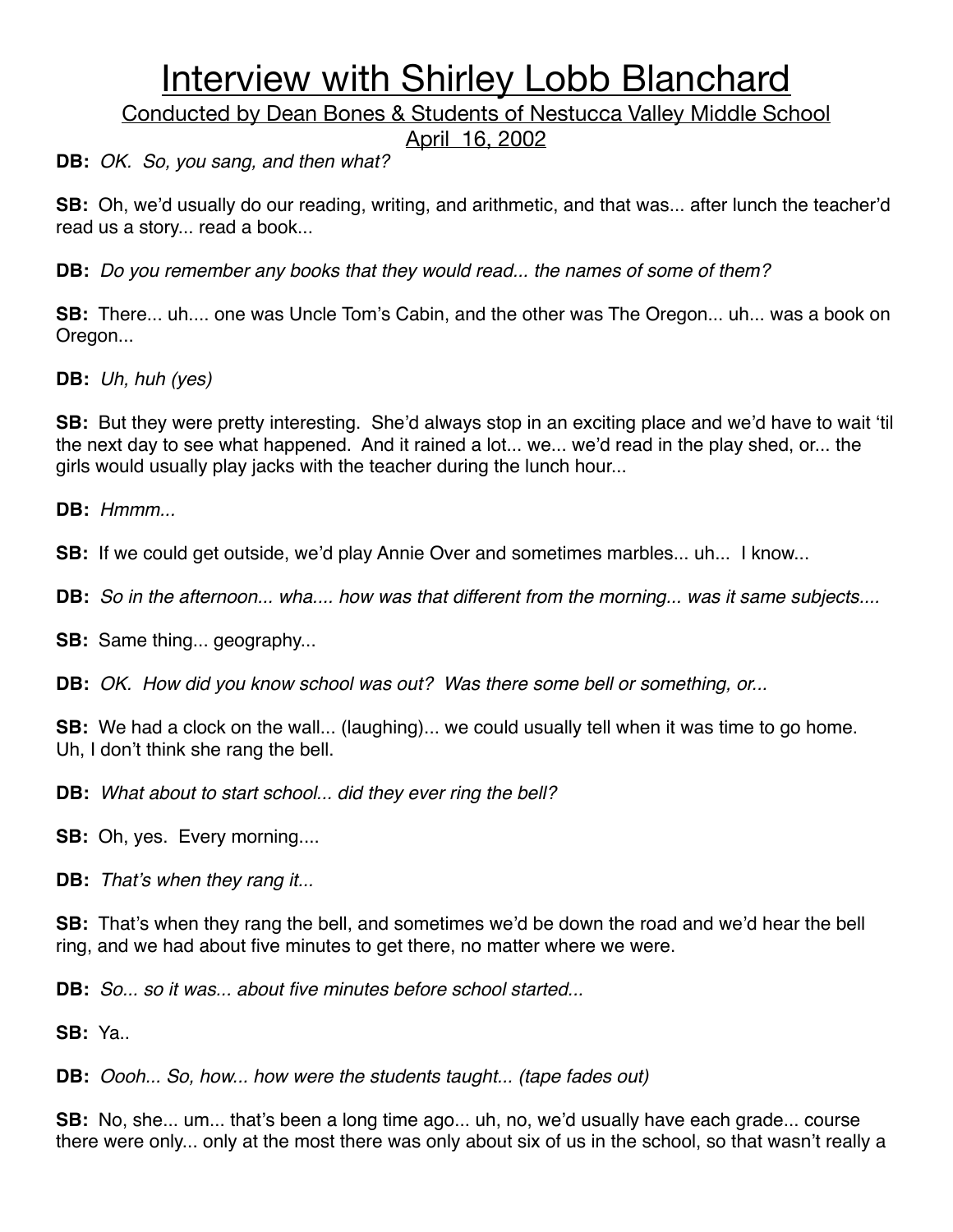Conducted by Dean Bones & Students of Nestucca Valley Middle School

April 16, 2002

big problem. Quentin and my sister, Helen, were in the lower grades, and, uh... it really wasn't a problem that I remember.

**DB:** *Was there ever much homework?*

**SB:** No... once in a great while, but we were expected to do most of it at school.

**DB:** *If there was ever a student who misbehaved at school, what might a punishment be?*

**SB:** I can't ever remember anyone being punished.

**DB:** *OK.*

**SB:** That probably came when we got home (laughing).

**DB:** *What might happen if.. if you did something at school that you shouldn*'*t have, what might happen at home? Would they agree with the teacher, or with you, or...*

**SB:** We'd probably get a talking to when we got home... but I can't ever remember any of us being punished.

**DB:** *Not even Quentin?*

**SB:** Oh, he... (laughing) .. he usually got out of it, I'm quite sure.

**DB:** *(Iaughing) Uh... Was there any... what was the technology in school... I don*'*t mean computers, but... I .. what... were there any phones?*

**SB:** No phones.

**DB:** *Electricity?*

**SB:** No electricity.

**DB:** *Um... what did you write with? Did you have pencils...*

**SB:** Pencils.. and we had a... pen and ink...

**DB:** *So it was an ink container..*.

**SB:** An ink container with a... uh... one of those miserable pens that you dip in the ink.

**DB:** *Did kids really dip girls*' *pigtails in inkwells?*

**SB:** I don't know as they did, but they were certainly tempted to, I'm quite sure, especially Quentin. (laughing)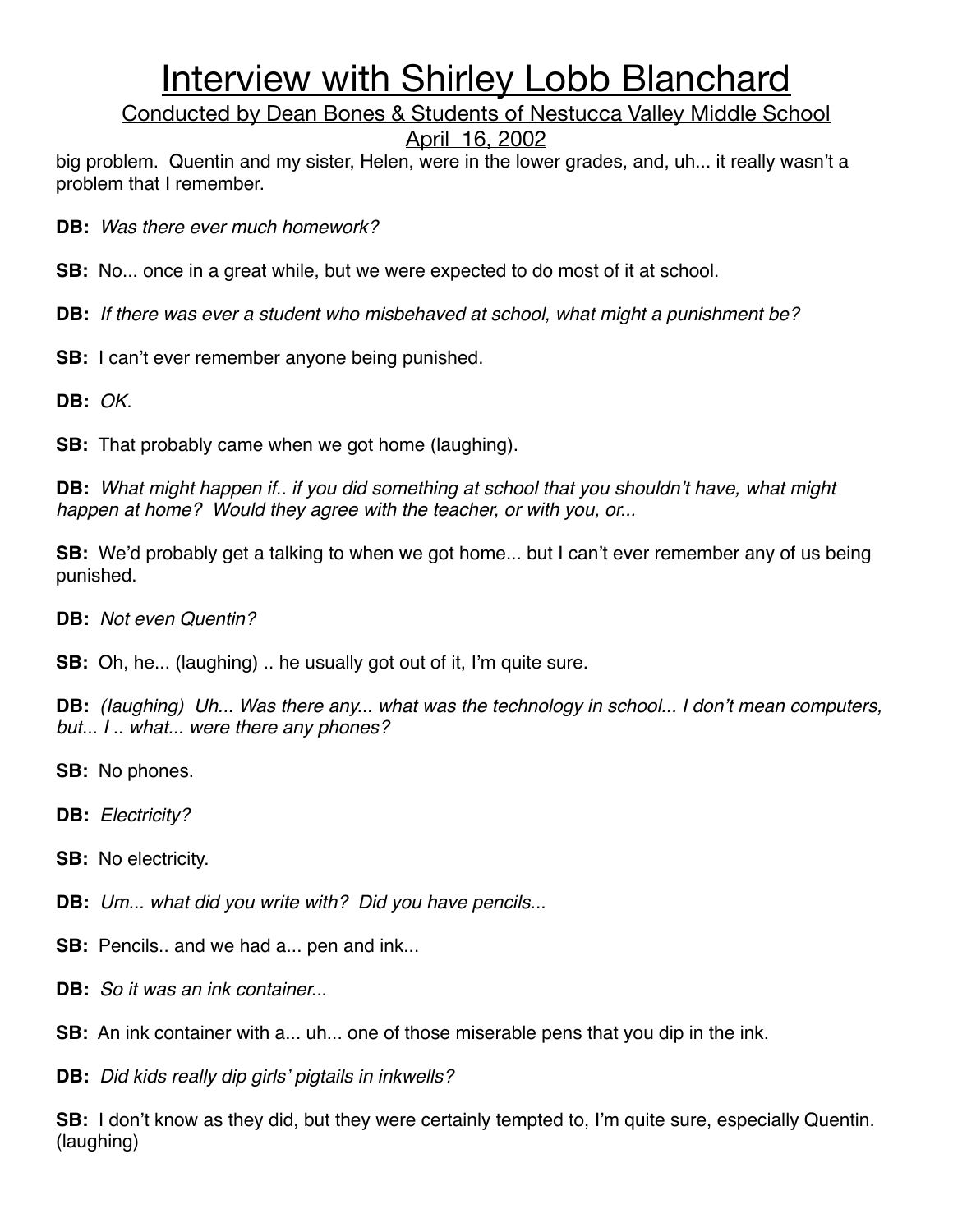Conducted by Dean Bones & Students of Nestucca Valley Middle School

April 16, 2002

**DB:** *And... uh... the pencils... were they bigger, fat pencils or were they regular size?*

**SB:** I think they were regular.

**DB:** *OK. What would happen, then, if you didn*'*t have a telephone... if somebody got injured at your school... do you ever remember that happening... how would you deal with a... an emergency?*

**SB:** Good question... I don't . . . if we ever had an emergency.

**DB:** *.... people remember emergencies, but it kinda*' *makes me wonder, when I think about it.*

**SB:** I know my sister was... when she was.. when she first started, she would come to school, and pretty soon the teacher'd see tears rolling down her face, and she'd say, "Helen, you can go home and see your mama", and she would walk home by herself, and she was about six.

**DB:** *How... how old do you think she was at that point?*

**SB: '**bout six...

- **DB:** *Oh, you just said that.*
- **SB:** First grade...
- **DB:** *Oh... I meant, how far then, would she walk, about?*
- **SB:** Oh... it was a mile... a good mile.
- **DB:** *Was that ever scary, walking that distance?*
- **SB:** Oh, it didn't seem to be.
- **DB:** *Was the community involved in the school in any way?*

**SB:** Only they'd always show up for our programs... but other than that, they... I don't think they were too involved.

- **DB:** *What kinds of things would you do for a program?*
- **SB:** Oh, we'd have a little play.. we'd speak pieces, and sing songs, and...

**DB:** *OK.*

- **SB:** ... some of those crazy things.
- **DB:** *And was the building ever used for community functions of any kind, besides school things?*
- **SB:** I can't remember that it was... it could have been, but I don't remember.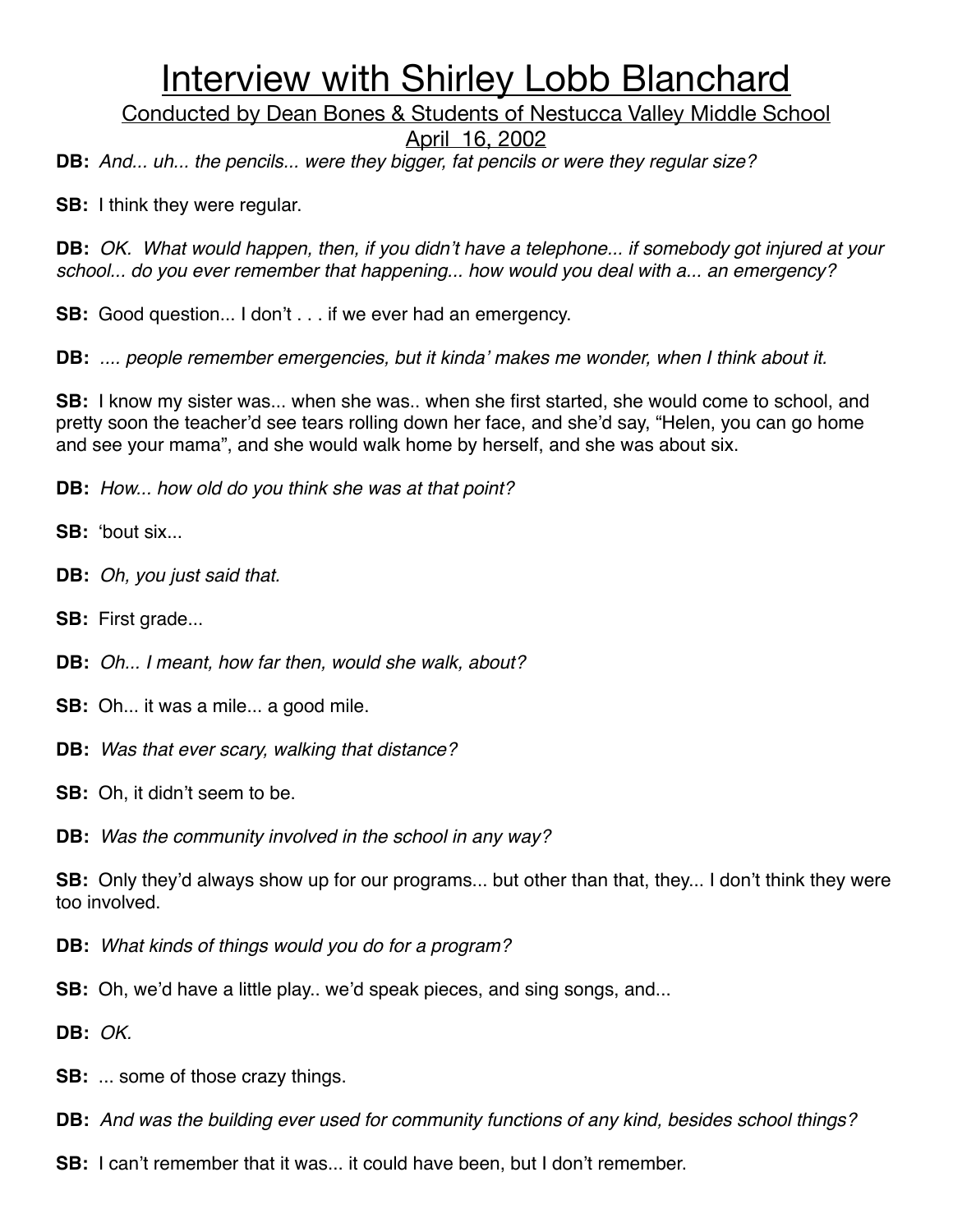### Conducted by Dean Bones & Students of Nestucca Valley Middle School April 16, 2002

**DB:** (to students) And if there's any of these kids that stay for a late bus... do any of you stay for a late bus? They're going to show you some pictures that we have on our website... we don't have very many, but we have a few, and there actually is an old Brown School, that is unpainted... a really old one... and there's the white building... unless we have the wrong school ...

**SB:** *I don*'*t remember any brown... the white one is the only one that I ever knew.*

**DB:** OK. So, you mentioned she... several times... who were... who were your teachers, if you remember?

**SB:** One ... my first teacher was Fanny Smith...

**DB:** *OK.*

**SB:** I think I must... uh, I went part of the second grade and part of the third grade there... I was... we were back and forth from Idaho to down here...

**DB:** *Oh...*

**SB:** ... but Fanny was a special teacher... she used to spoil us terribly. I loved her...

**DB:** *How would she spoil you?*

**SB:** She would... I remember, she gave us long, black licorice sticks with a red jelly bean in the end of it when we got a hundred on our tests.. uh... and she'd just do little things for us...

**DB:** *And then...*

**SB:** And then in... next teacher was uh... Pat Quinn... Pat Easom...

**DB:** *Hmm... so Easom was her maiden name? Or married...*

**SB:** Quinn... she was Pat.. Pat Quinn...

**DB:** *OK.*

**SB:** And then she married Elmer Easom.. he used to come court her... we'd get pretty excited about that...

**DB:** *Would he come to school?*

**SB:** He.. he came to school a few times, and pick her up after school...

**DB:** *Ohh... ok, anybody else that you remember being a teacher?*

**SB:** That was the only teachers that we had... but...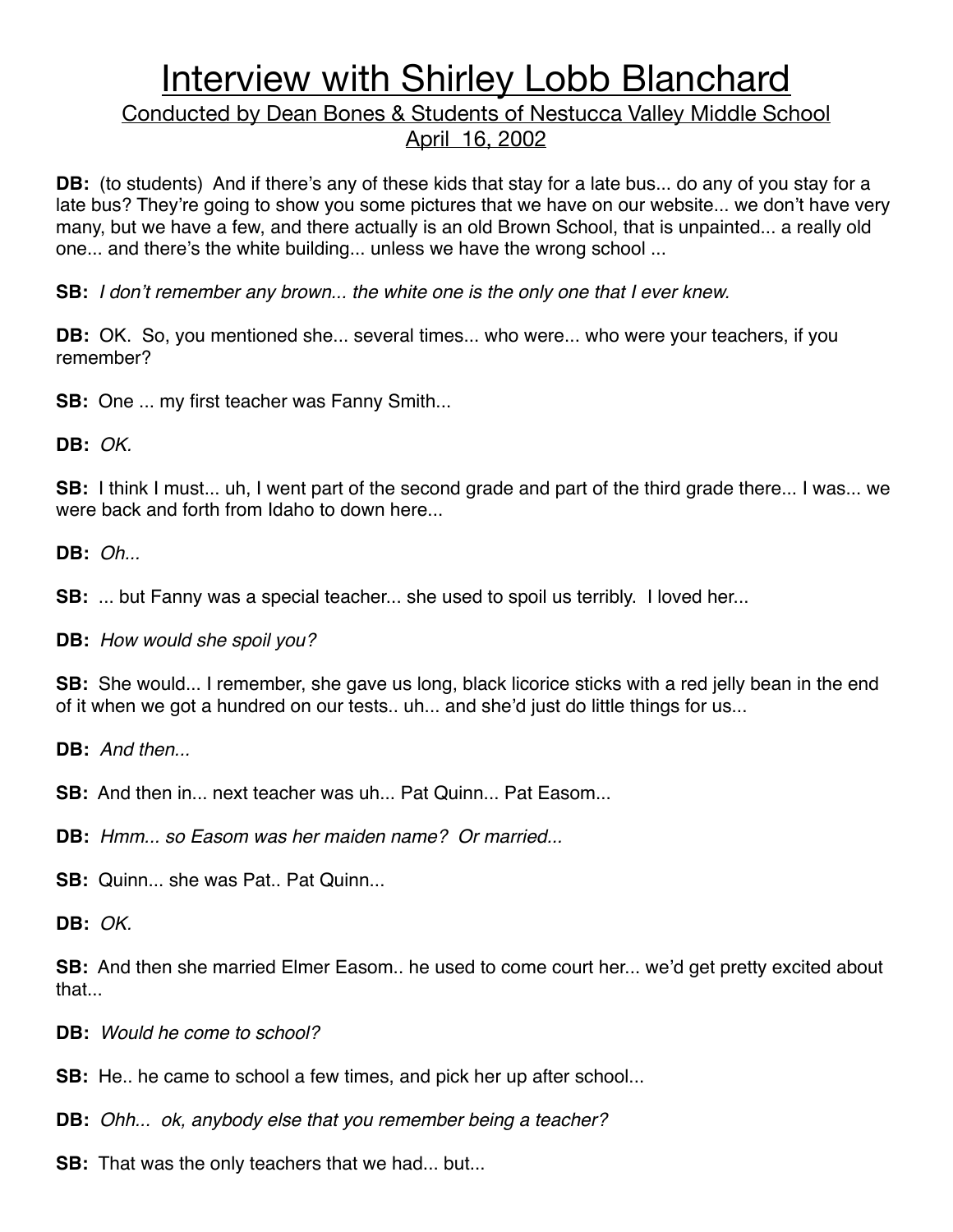Conducted by Dean Bones & Students of Nestucca Valley Middle School April 16, 2002

**DB:** *What about a principal?*

**SB:** Um... see... J. E. O'Neill used to come and visit school about once a year.. twice a year...

**DB:** *The county superintendent...*

**SB:** County Superintendent... didn't have a principal, I don't think... at least none that I remember.

**DB:** *The teacher, I think, probably served that role...*

**SB:** She did.

**DB:** *So.. wha... you mentioned some of the games that you played at recess... can you think of any others at this point? You mentioned marbles and jacks and Annie Over...*

**SB:** Annie Over, and... I don't remember what we called them... there were some other things... we'd chose up sides, but I can't remember what...

**DB:** *Did you ever go off and play in the woods?*

**SB:** Oh, yes. We used to take walks in the woods.. pick flowers...

**DB:** *With the teachers, or.*..

**SB:** Usually.. well, sometimes she would go, but that was... a lit.. kinda' crippled... she was... limped pretty much... so she couldn't really get around real well.

**DB:** *And what caused that, do you know?*

**SB:** I... think she had polio, but I'm not sure.

**DB:** *So... we really want to hear any personal stories that you remember about anything happening... anything associated with school... whether it was a walk to school, or... something you might think about back in your school days. Is there any situation you can recall?*

**SB:** I remember Quentin's uncle Emanuel used to stand in the barn, and we'd walk by to school, every morning, he'd catch us, and he'd say, "Good morning, boys"... and of course, we were pretty indignant... we were not boys.. so we'd say, "Good morning, girls", and he'd ... "I'm not a girl, I don't wear dresses"... and then of course, we would re... "Well, we don't wear pants", and that would catch us every time... just embarrass us to death...

#### **DB:** *He did that just to tease you?*

**SB:** Oh, ya... he loved to tease... but he used to really get our goat. Let me see... uh... one year, I remember, there was a Jack Larrew... was in school for a... a few months... I don't know whe... what happened to him, where he went, or anything, but he was there for a while... he used to show off and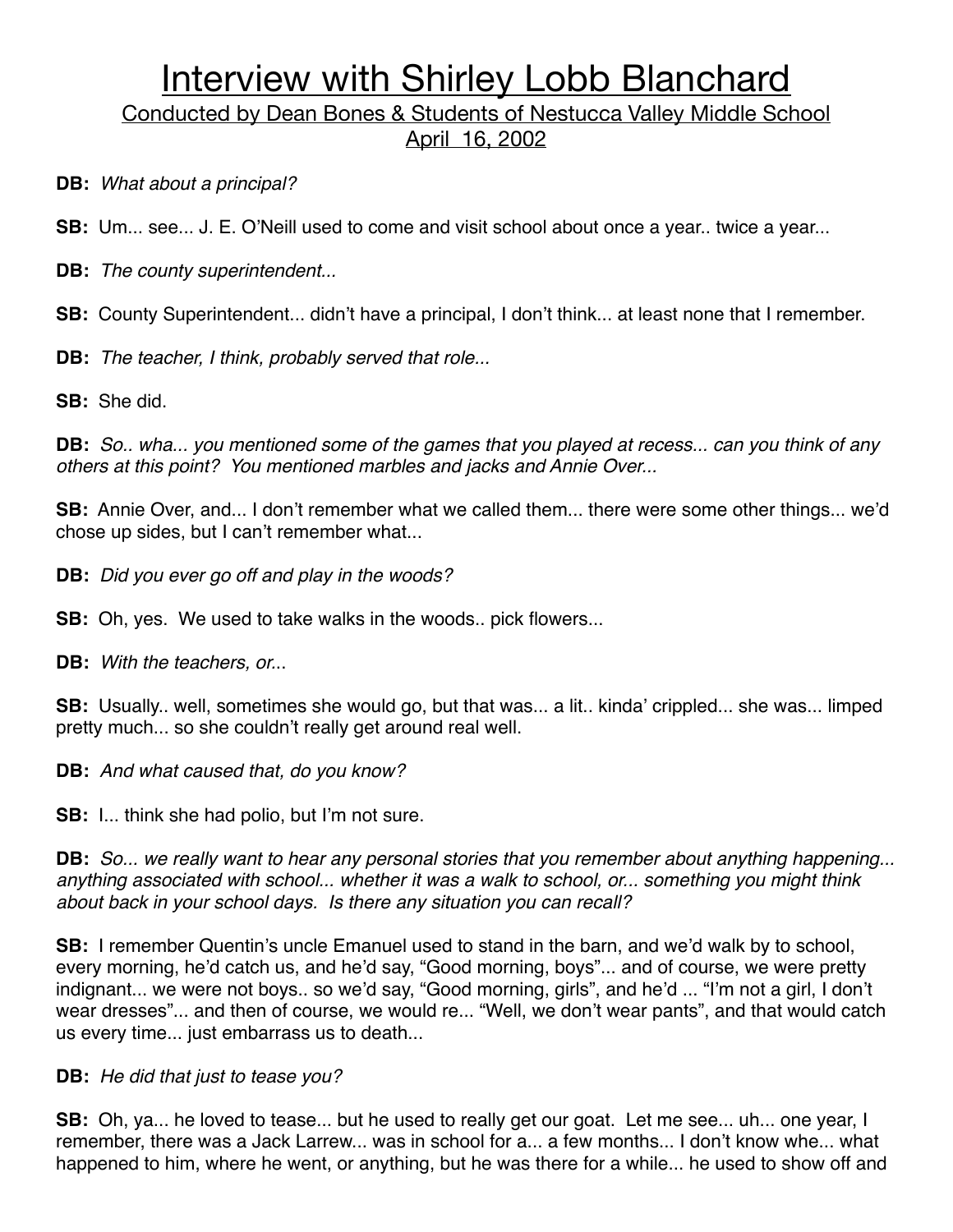Conducted by Dean Bones & Students of Nestucca Valley Middle School

April 16, 2002

crack eggs on his head... all these boiled eggs... well, one time he got the wrong one, and he was a mess for a long time... he had egg yolk running all over him. He never did that again.

**DB:** *Did he bring them for lunch to eat?*

**SB:** Ya.

**DB:** *(laughing)*

**SB:** And he'd always crack ʻem on his head. That sorta' cured him. Uh...

**DB:** *OK. I*'*m gonna*' *change the subject a little bit... just so we can learn a little bit more about you... if it*'*s ok to ask this, when and where were you born?*

**SB:** Caldwell, Idaho...

**DB:** *OK.*

**SB:** 1924...

**DB:** *And you were a Lobb?*

**SB:** Yes.

**DB:** *OK. What*'*s your ancestry?*

**SB:** Well, my folks were both English, I think, and... uh... my dad was a World War I veteran... uh... disabled... hundred percent disabled...

**DB:** *From the war?*

**SB:** From the war.

**DB:** *Are they buried around here?*

**SB**: Uh... yes... at Beaver... both of my parents...

**DB:** *So that*'*s why... Wilma is also buried up there.*

**SB:** Yes, she is.

**DB:** *Oh... we haven*'*t ... this group hasn*'*t been up there yet.. we*'*ll walk up to the cemetery and look it over..* ʻ*cause one of the projects that I hope our school will take on some year... you know, when we look up there at the graves, I've asked my kids last year how many people do you think are buried here, and they guessed maybe forty... because there aren*'*t very many headstones.*

**SB:** No.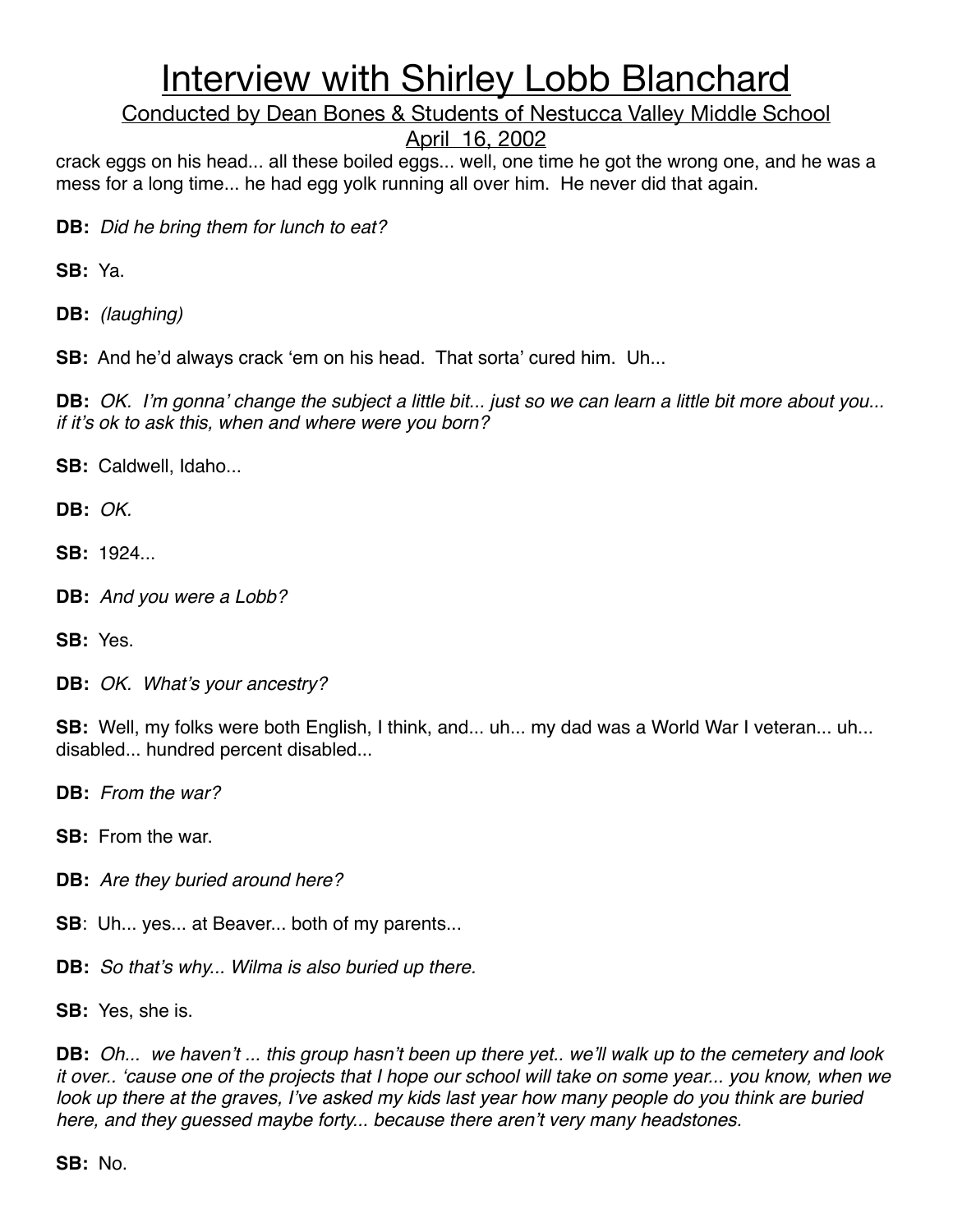Conducted by Dean Bones & Students of Nestucca Valley Middle School April 16, 2002

**DB:** *We have a listing, and there are over one hundred and forty people.. a lot are unmarked... and so, it would be good for us to grid that out and mark... remark those... that*'*s a project we may take on.*

**SB:** I know Quentin's little brother is... Loren... is buried up there...

**DB:** *That*'*s what he said.*

**SB:** ...my dad was present when he was killed. They were cutting wood up on the... behind the school, and a tree fell on him, and my dad took him in to the hospital.

**DB:** *Hm... you said your dad*'*s... you mean, Quentin*'*s brother.. is that who you mean?*

**SB:** Quentin's brother, uh, huh (yes).

**DB:** *Right.. ok. So, did your family.... I think you already answered this... but did your family live in one place, or did you move in different places as you grew up?*

**SB:** We... uh... my home is in Idaho... in Caldwell... but we came down here in the summers, when I was younger, and we were back and forth, but dad liked it down here, so we eventually moved down here permanently... well, sorta' permanently... then we left... he put... sold the place, and we moved back to Idaho when I was just starting the seventh grade.

**DB:** *What was in Idaho that drew them back there?*

**SB:** Well, that's where my folks were from...

**DB:** *OK.*

- **SB:** That was home.
- **DB:** *Where you live now, did that used to own... belong to your parents at all... that property.. or not?*
- **SB:** The place where Lantz... Edna Lantz lived... that was our place.
- **DB:** *How much land did they have with that...*
- **SB:** Oh, most of Camelback, uh.. I think there was a hundred and some acres...
- **DB:** *So it went back beyond the place, then...*
- **SB:** Uh, huh (yes). And the place where, uh... Petey Smith lives... uh, that was part of our place.

**DB:** *Who owned where.. where you live now.. who had that?*

**SB:** Uh...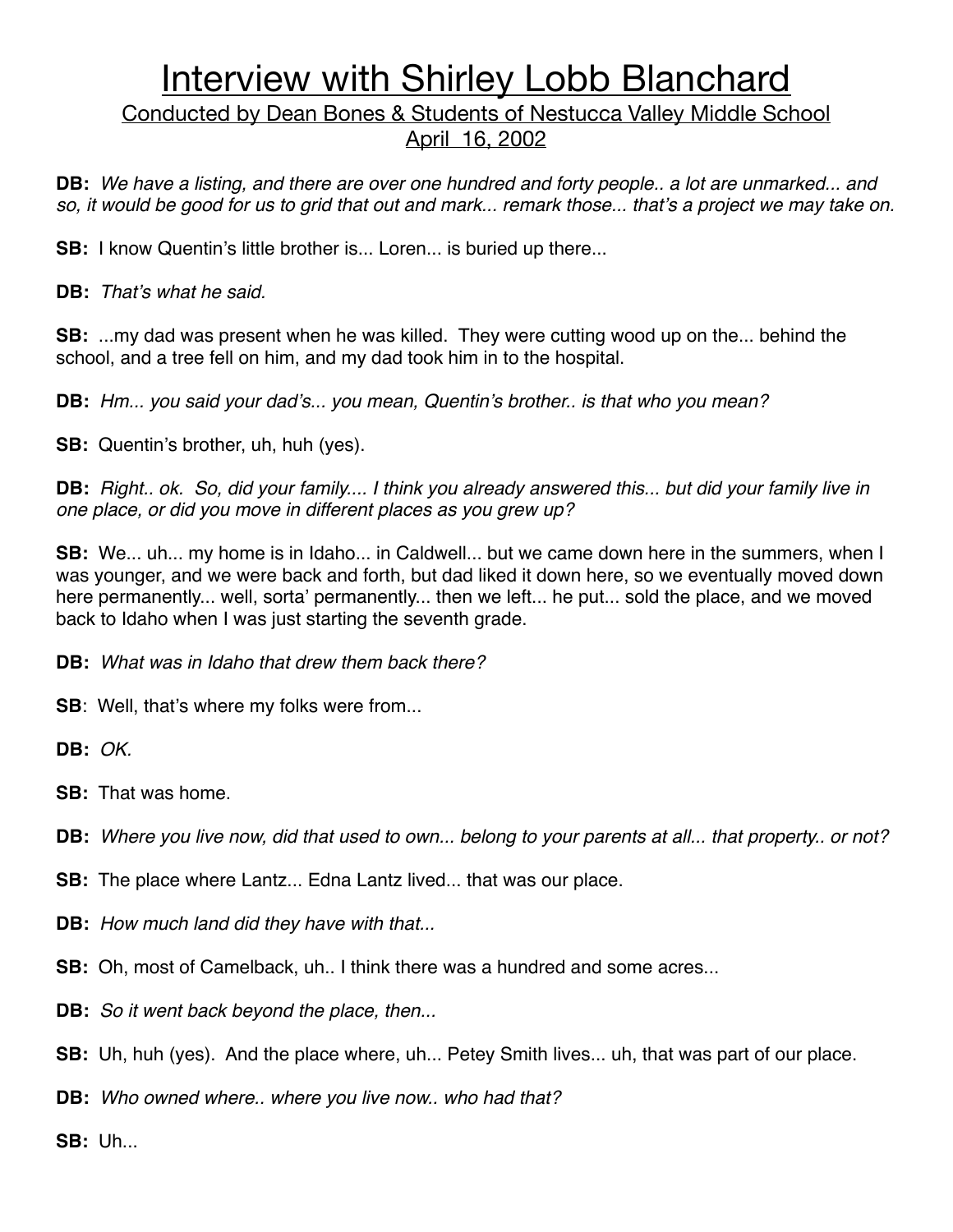Conducted by Dean Bones & Students of Nestucca Valley Middle School

April 16, 2002

**DB:** *Was that part of the Borba place?*

**SB:** That was John Borba's place... Quentin's folks.

**DB:** *Oh. OK. Think of any events that occurred during your childhood... and we*'*re not talking necessarily school... but, any important events that you remember. Whatever... worldwide events, or.. anything in your family, or community?*

**SB:** I remember the big fire... going home from school, and it was dark, or all but dark... and they...

- **DB:** *How close did it come to where you lived?*
- **SB:** How close did it come?
- **DB:** *Was it quite a ways away...*.
- **SB:** No, it was close.
- **Tom Blanchard:** Oh, it was probably ten or twelve air miles north..

**DB:** *Uh, huh (yes).*

**SB:** I remember the ashes falling.. the leaves.. burned leaves falling...

**DB:** *Was that kind of a scary thing?*

**SB:** Very scary.. I know my folks were ready to... were packed and ready to leave if we needed to, but...

**DB:** *About what time was that fire? What year? Do.. you recall?*

**SB:** Oh... I don't know.

- **DB:** *Was that the first one of the three big ones?*
- **SB:** I think so.
- **DB:** *Any other events that you recall?*
- **SB:** Nothing much happened in those days.

**DB:** *I*'*ve read that the area across the river was called Hazel Bend. In fact, I think his name was John Blalock, who used to go to Brown School, long before you...*

**SB:** John Blalock was our... was the place that we owned.

**DB:** Oh.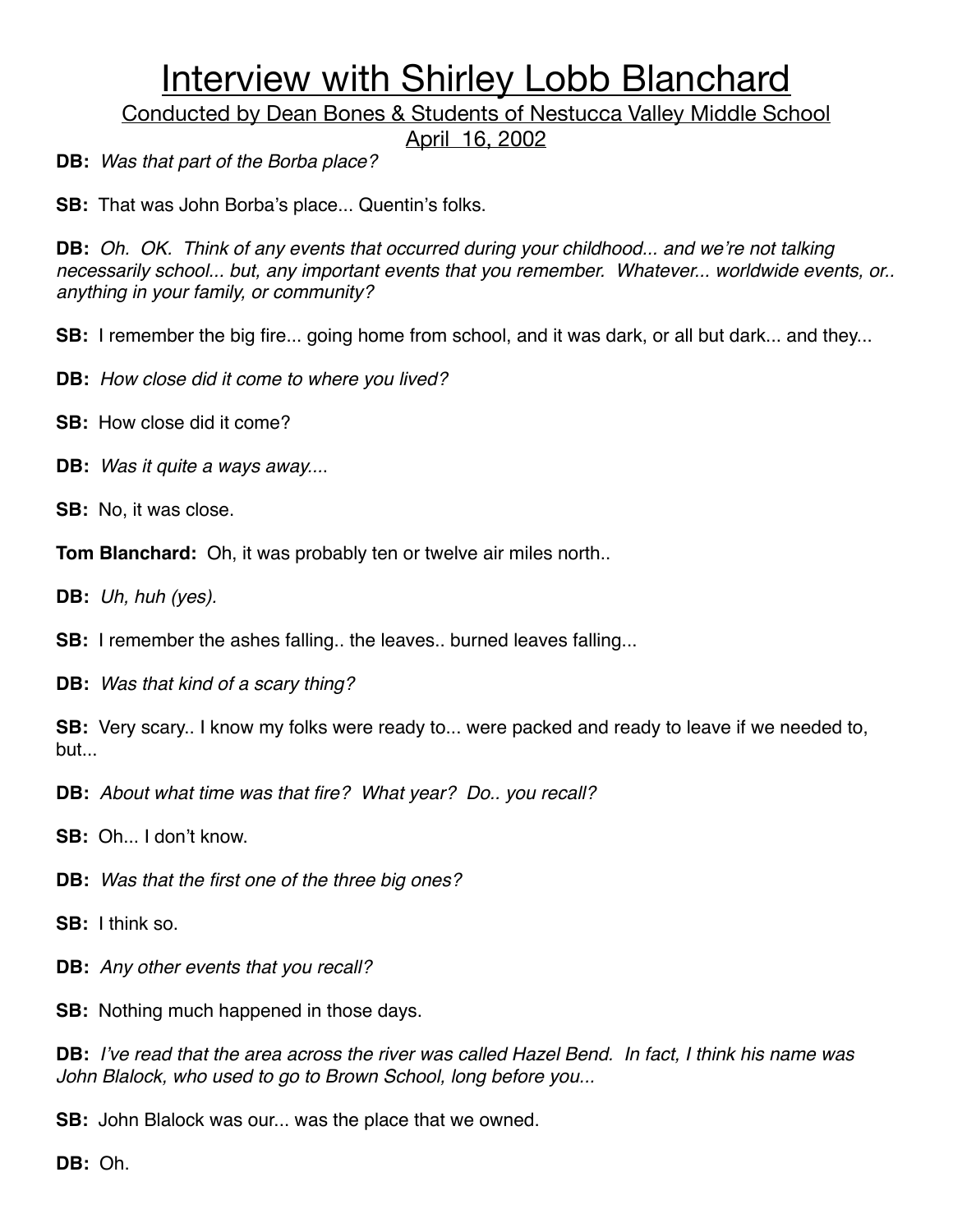Conducted by Dean Bones & Students of Nestucca Valley Middle School April 16, 2002

**SB:** *My dad bought it from Blalock.*

**DB:** *Oh. So, he*'*s ninety-one, maybe... something like that... he came last year... it*'*s the first time he had driven back to the Brown School area, but he couldn*'*t find it. And now that we know, we could*  actually take him up there, but, uh... he wrote articles about Hazel Bend... across the river.. the *community there.... if you*'*re interested, I could show you those.*

**SB:** I would love to see ʻem.

**DB:** *Let me make a note of that, so I make sure that I do it. Uh... what were your chores and responsibilities when you were growing up?*

**SB:** We were pretty much free spirits, I think, I... don't remember really having any chores, except helping around the house.

**DB:** *What about.. did you have brothers or sisters at all?*

**SB:** I had two sisters and brother.

**DB:** *Did your brother have outside chores more than the girls did?*

**SB:** No, he was the youngest of the family, and pretty spoiled. (laughing)

**DB:** *OK. When you were a child, and I know this is a hard one... but, do you know... did you have a dream of being something... did you wanna*' *be something when you grew up, or... or what?*

**SB:** No, I don't think so. We pretty much... we were a pretty close knit family, and our lives centered right around our.. our family.

**DB:** *Uh, huh (yes). Did you do... what did you do with the family? Did you do games, or stories, or skits in the evenings, or what did you do to entertain yourselves?*

**SB:** My older sister was a wonderful story teller, and she pretty well kept us entertained.

**DB:** *Was that Wilma?*

**SB:** Yes.

**DB:** *Really?*

**SB:** She'd tell wonderful stories, but she'd always quit right at the exciting place, and we'd have to promise to do the dishes or something, in order to get her to continue.

**DB:** *(laugh) Where did she learn the stories?*

**SB:** Pardon?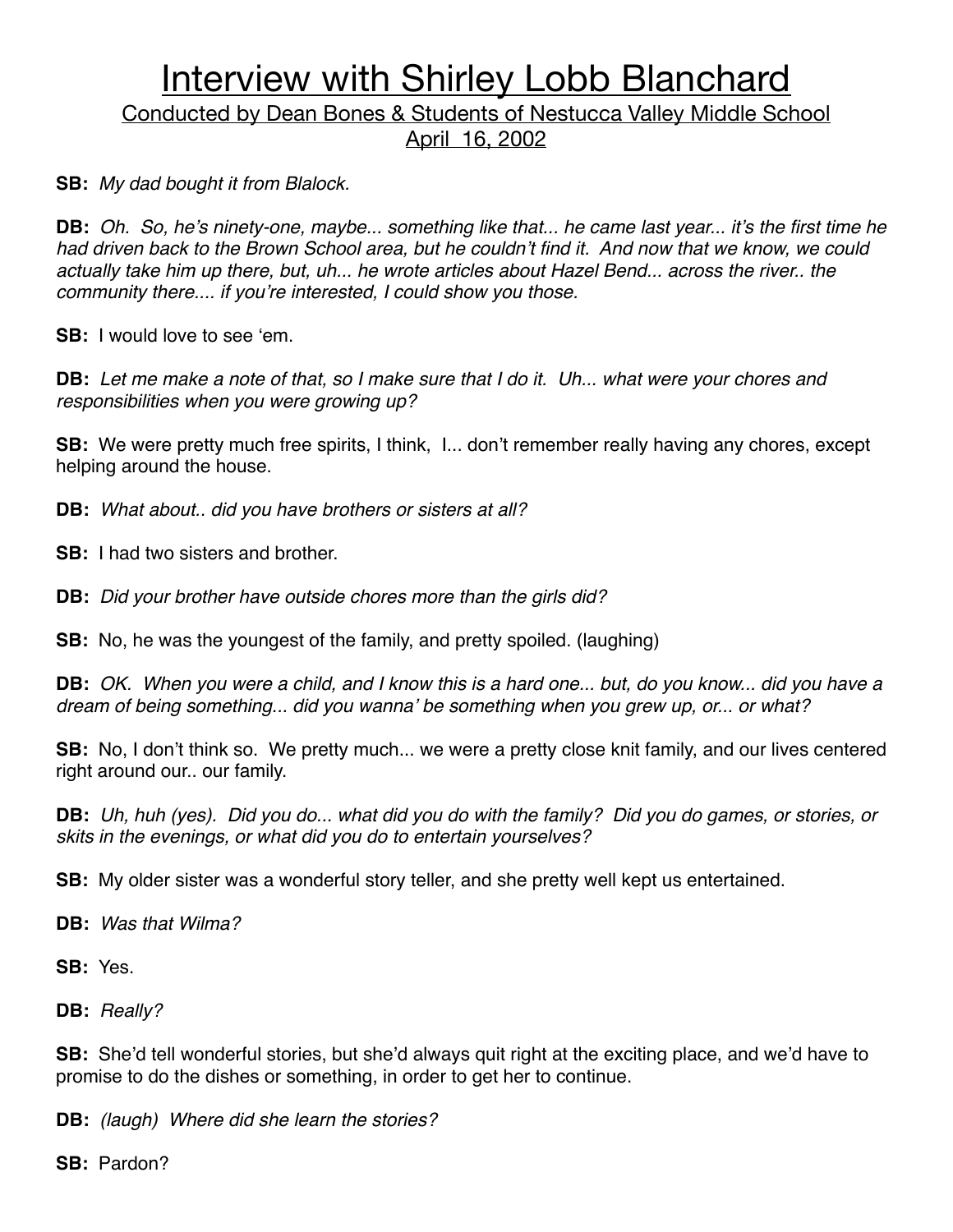Conducted by Dean Bones & Students of Nestucca Valley Middle School April 16, 2002

**DB:** *Where did she learn the stories?*

**SB:** They were just made up stories...

**DB:** *Really. Did you... do you remember any favorite books, or favorite hobbies?*

**SB:** Reading.... I really didn't get into reading until I got a little older... um..

**DB:** *Books probably weren*'*t that available, either.*

**SB:** No, they weren't. We had... never had any library... only what was at school, and... our school did not have much.

**DB:** *What were your parents*' *names?*

**SB:** Alice and Jim Lobb.

**DB:** *And what do you remember most about your mom and your dad?*

**SB:** What do I remember most?

**DB:** *Or what were some of the memories you have of them?*

**SB:** My mother worked very hard... dad was disabled... he had part of one lung, was all... and so he was really limited on what he could do... but, uh... they were... both of them were just wonderful parents.

**DB:** *So when you say he was limited, he probably couldn*'*t, uh... endurance wasn*'*t much, or he*'*d tire, or...*

**SB:** No, he couldn't do a lot of the walking, or... or anything. He enjoyed driving and... uh, ...

**DB:** *Can you think... I know these are hard... but what was the best advice... or what was some of the advice that your mother and father gave you... maybe some lessons you learned from them?*

**SB:** Boy, those are hard ones. (laughing)

**DB:** *And you know... if later on, you think of anything more that might help us out.. something to say... you can call and tell us, or just write a short note, and I*'*ll talk to you later.*

**SB:** OK. Sorry... I...

**DB:** *No, you*'*re doing... a lot of these kids can*'*t remember their school work the next day! I forget things the same as they do, so don*'*t apologize.*

**SB:** It's been a long time.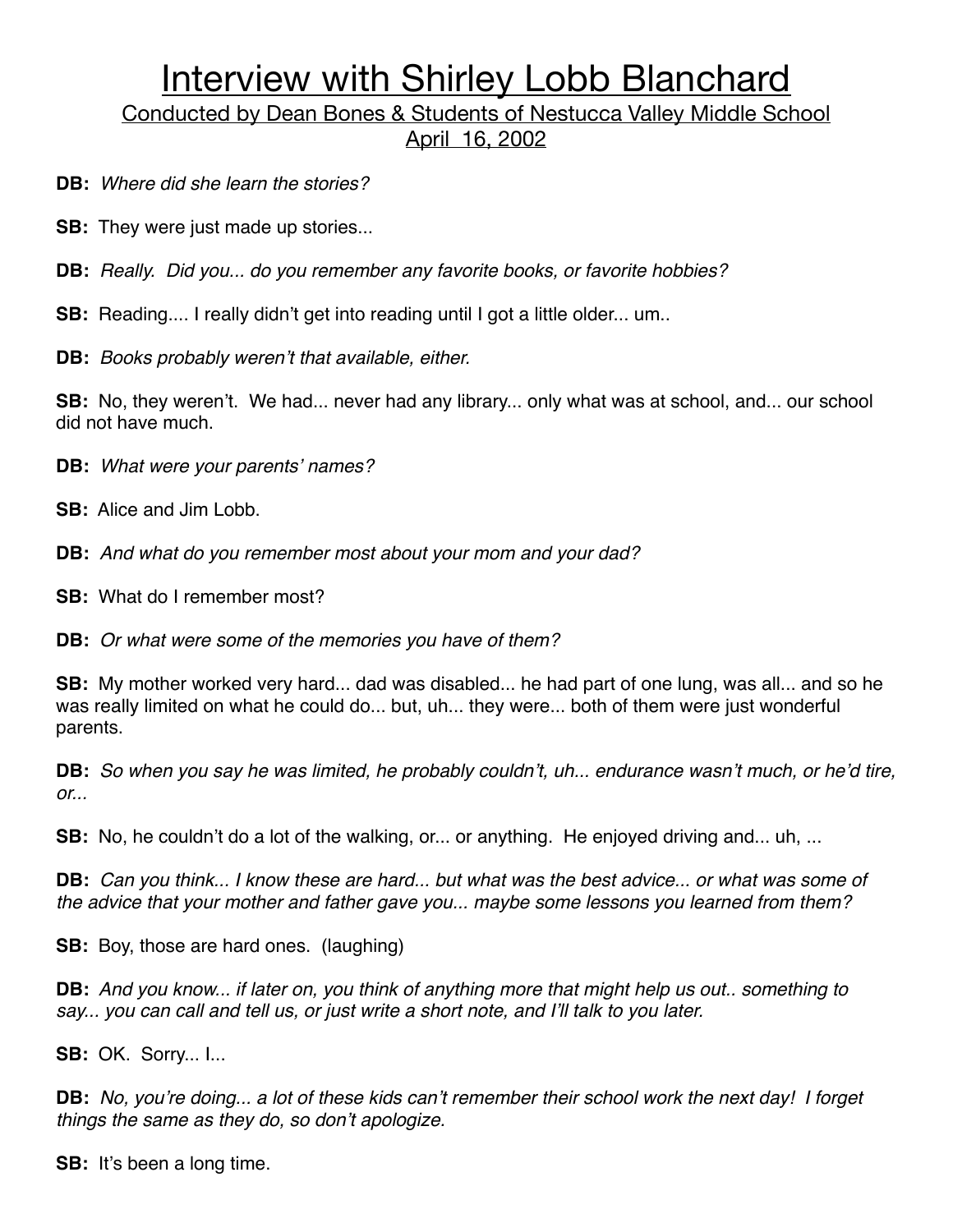Conducted by Dean Bones & Students of Nestucca Valley Middle School April 16, 2002

- **DB:** *So tell us about any of your accomplishments or occupations that you had over the years.*
- **SB:** That I had? Um.. I just... being a housewife, and loving my grandkids.
- **DB:** *And you*'*ve raised how many kids?*
- **SB:** Pardon?
- **DB:** *How many kids did you have?*
- **SB:** Just two.. Tom and Kathy.
- **DB:** *All right. How many grandkids do you have?*
- **SB:** We have seven grandkids, and... two, four, five great-grandkids.

**DB:** *Wow. And are there some special interests that you have in anything.. you know, some people crochet a lot, and some people are interested in traveling, and...*

- **SB:** I love to read and I love to travel, but ... we don't do much of that anymore.
- **DB:** *Maybe someday when he retires.*
- **SB:** (laughing) When is that going to be?
- **DB:** *I don*'*t know...*
- **Tom Blanchard:**... telephone operator...
- **DB:** *Ya!*
- **Tom Blanchard:** You can tell a story about that.
- **DB:** *So, where were you a telephone operator?*
- **SB:** In Tillamook.. I had almost fifteen years.
- **DB:** *So, people actually... you were the operator they got when they called?*
- **SB:** Um... well, there were a number of us...
- **DB:** *Uh, huh (yes).*

**SB:** ... but when I started it was... in the old office, where we had... number, please... and we would connect...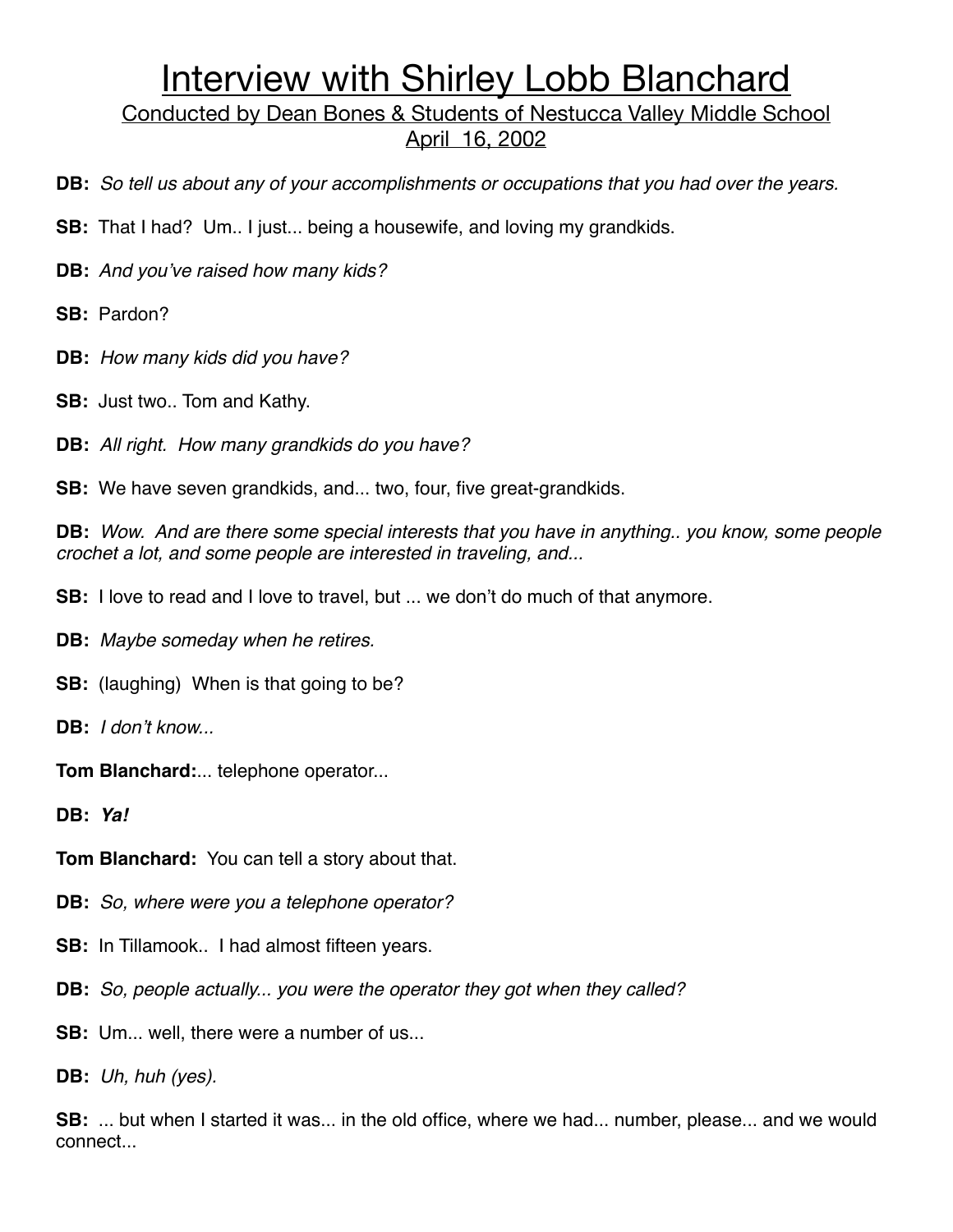Conducted by Dean Bones & Students of Nestucca Valley Middle School

April 16, 2002

**DB:** *Really?*

- **SB:** ... uh... the numbers.
- **DB:** *So they would just connect somehow on the phone, and you were the....*
- **SB:** Ya, would connect to the switchboard.
- **DB:** *Did you actually push it in a hole or something?*

**SB:** Oh, yes... I think... uh.. there used to be one of the switchboards down at the hospital... I don't know what they ever did with that.. maybe it's still there...

**DB:** *Hm...*

- **SB:** ... ones that we used.. but we would have... uh, fifteen or so calls up at the same.
- **DB:** *How*'*d you get started in that?*
- **SB:** Just went down and applied for a job.
- **DB:** *Really. Are there any community or religious activities that you*'*d like to tell us about?*
- **SB:** Oh, we're pretty much involved with our church. Um...
- **DB:** *I know what church that is, but why don*'*t you say it so they have it on the tape...*
- **SB:** Hemlock Church of the Nazarene... up on the corner of...

**DB:** *Did I read... did I read that... that*'*s not the name anymore?*

**SB:** It's not the name anymore, it's Countryside... but I don't think I'll ever get used to it.

**DB:** *Ya, that*'*s ok. Ok, we*'*re almost finished. What are some thoughts you have about living in this area? Do you think it*'*s been good, or difficult, or anything?*

**SB:** Well, I can't imagine living anywhere else... this is a good place to live... if it would just quit raining.

**DB:** *But you think it was a good place to raise your children?*

**SB:** I think so.

**DB:** *And.. you guys, you don*'*t know the view that they have out of their home, but it... you have to have one of the most beautiful views of the river.*

**SB:** Ya, we do. And the mountain.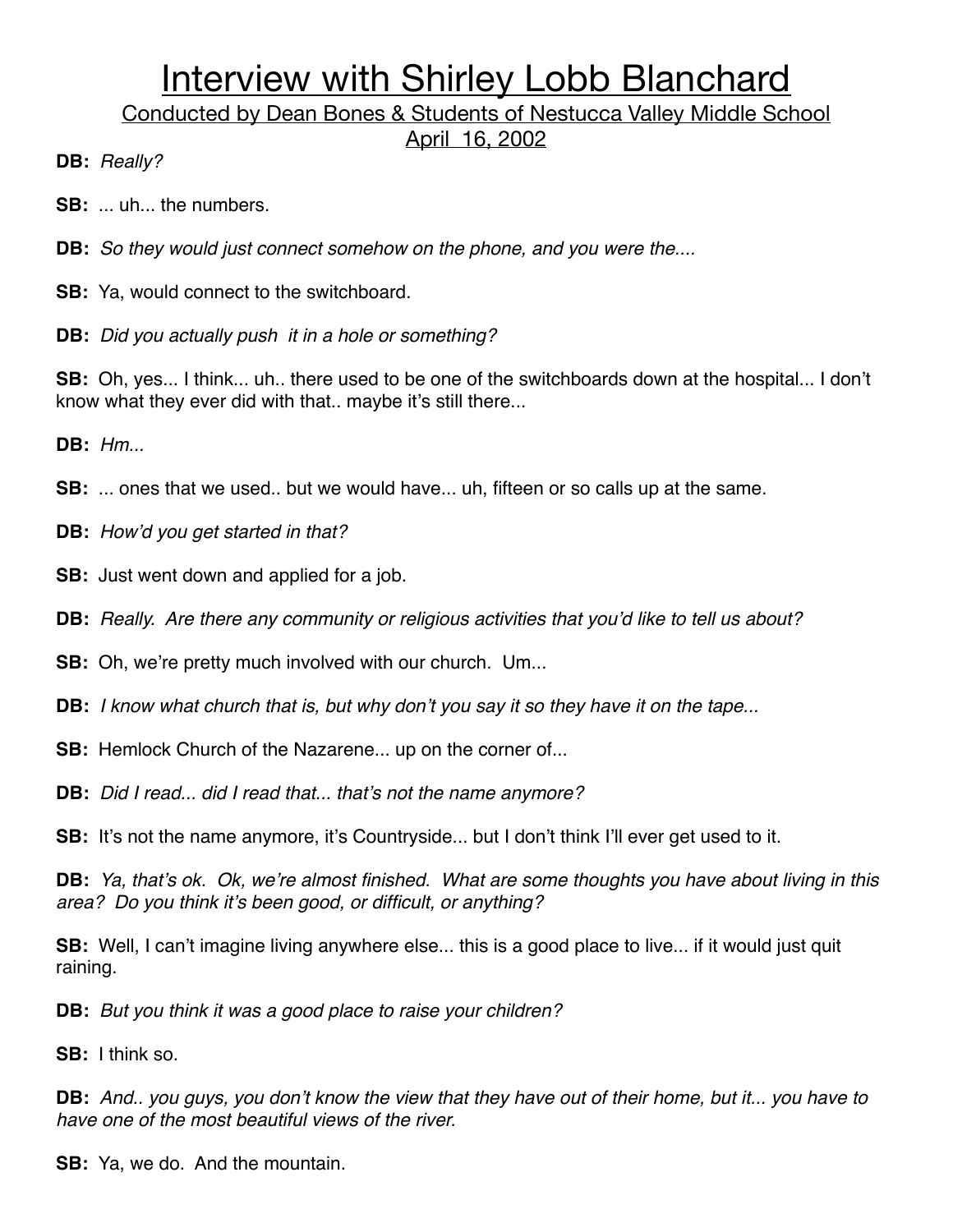### Conducted by Dean Bones & Students of Nestucca Valley Middle School April 16, 2002

**DB:** *And the mountain. So, we*'*re very interested in stories.. not just facts about things... but... pretend that you*'*re sitting here with your grandchildren... tell us some stories that you would like your grandchildren to hear about your life experiences, or even life experiences of your parents that you*'*ve heard them tell... are there any stories that you want your grandparents... grandchildren to hear and tell their kids?*

**SB:** Well, I'd have to think about that. I...

**DB:** *OK.. you do... and if you think of something, then, uh... it would be great for us to hear. Ok, so we*'*re going to type up your comments and stories... we*'*ll send a copy to you, and then, we also would like you to know that the Gathering this year is at May 29th, at twelve o*'*clock noon, and these kids... that have been thrilled with doing all the camera stuff over here.. these kids are actually gonna*' *do a presentation about Brown School...*

**SB:** Well, good.

**DB:** *They*'*re gonna*' *do one on... on what*'*s called Powerpoint... like a slide show, but it*'*s on computers and it will show up on the wall, and they are going to do some writing... they are gonna*' *use what they learned from you to answer some questions about the school... and your... the transcript from this interview will be kept forever... as long as we can... so that maybe someday, fifty years from now, when your grandkids or great-grandkids come along and say I wanna*' *learn more about... you know, my great-grandma... that we*'*re gonna*'*... we have an archives that we*'*ve established here at school... and all this is gonna*' *be kept. And we just yesterday went online with our library system, so not only will our books be online, but people from across the world can actually... if they want to search for somebody, could type in Shirley Lobb or Shirley Blanchard, and*  what would come up... it would just say... transcript of an interview.. would just say what we have *here... And it might say biography about you, or anytime somebody else mentioned about you, we might... so they would know where to look to find any information... so...*

**SB:** That's wonderful.. It's so far beyond what I had when I went to school... we learned the basics, and that was about it.

**DB:** *And, you know, all these kids can type... which, you know.. I just... I learned that in high school.. but they can all type really well, and they... they*'*ll do the typing of a lot of this... this stuff, so... Um... What I*'*m gonna*' *do, is I*'*m gonna*' *have them take you into the.. if you still have a little bit of time...*

**SB:** Uh, huh (yes)

**DB:** *... take you into the computer lab, and I think there*'*s about six pictures of Brown School, and... just for you to enjoy looking at them.. and then you*'*re going to ask if you can identify any of the people in the photos... and Arturo, you need to make sure that... that we get those names down spelled correctly. Oh, you*'*re gonna*' *do it here? Oh, you*'*re on the ball. So we*'*ll be leaving and you guys can just do it here... o.. ok, when I go... and.. thank you for coming. See, that wasn*'*t so painful, was it?*

**SB:** Pretty painful.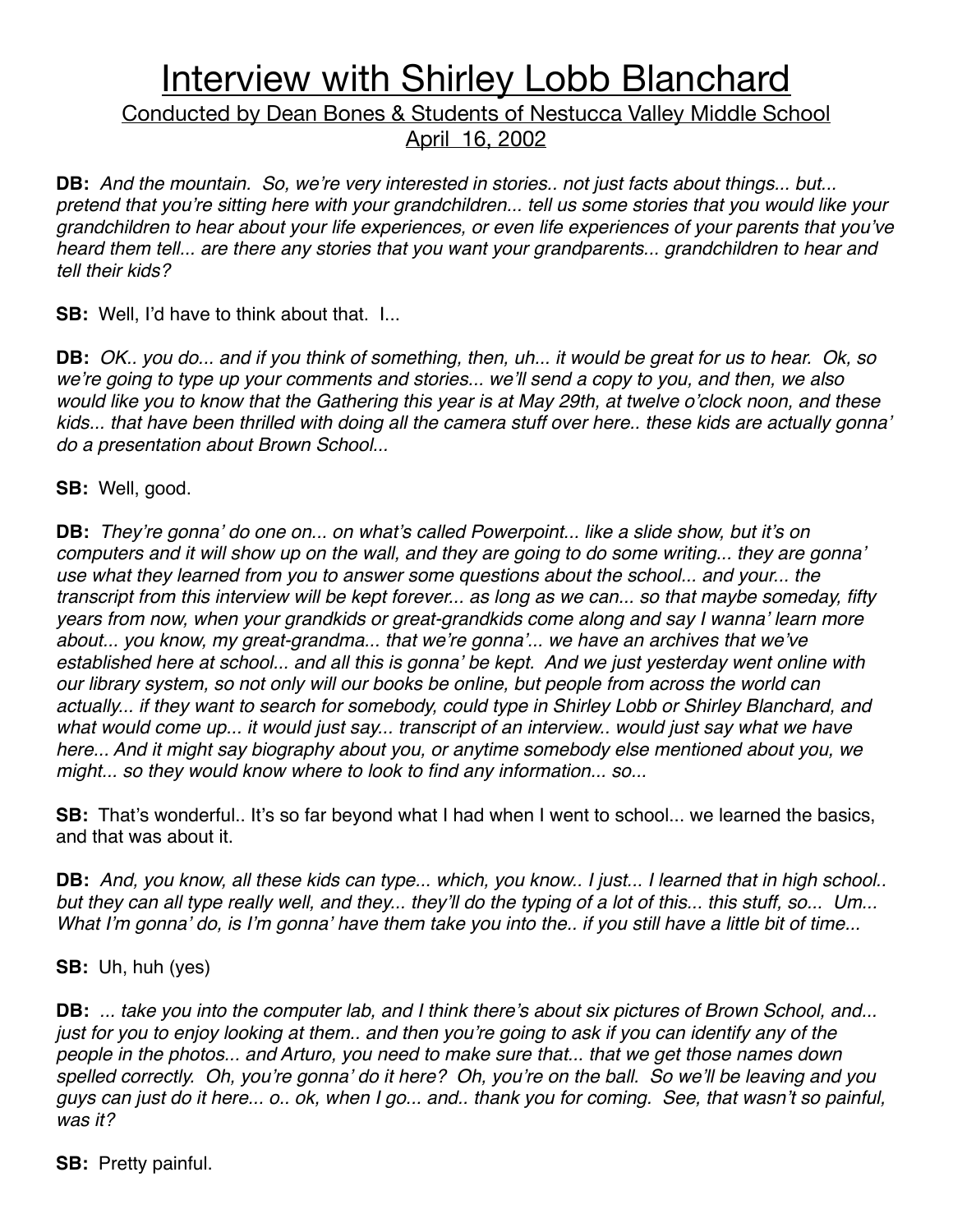Conducted by Dean Bones & Students of Nestucca Valley Middle School April 16, 2002

**DB:** *But... and yours will be the same thing, Tom. When you come in... oh, but with a different group of kids..*

**Tom Blanchard:** OK, all right. Well, I'll have a little idea of what they want.

**DB:** *And if you... if you do come across any photos, or anything else that you*'*d like to share, we*'*d love to... well, well.. you*'*ll see that we copy them and they go on the computer and we give them back. So... Guys, do you have any questions that you might want to ask, or any comments?*

**Student:** *I have one...* 

**DB:** *OK..*

**Student:** *When you were walking to school, did you, like, see any animals when you were there?*

**DB:** *Did you see any animals when you were walking to school?*

**SB:** Umm... nothing that impressed me.

**DB:** *Not like a bear or cougar or something...*

**SB:** We used to have bears... uh... couple of cub bears... should have told you that... I forgot it...

**DB:** *That you had as pets, or something...*

**SB:** Well, our neighbor and dad set a trap back on Camelback, and they were wanting to get a bear, but they got this ol' mother bear, and she had these two cubs... just newborns... and they couldn't get her.. there was no way they could get her out of the trap, and so they had to kill her... and they caught the little female cub, but the other one got away... and they took ʻem, probably close to a week to catch him, but then they brought him down, and we had them at our place for a long time.

**DB:** *Then what happened to them?*

**SB:** Uh, well they were about half grown, and went back to Idaho, and... they.. ʻcause they caused nothing but problems up there... dad put them in a little barn that he had.. and it scared the cows so bad, he couldn't...

**DB:** *You took them to Idaho?*

**SB:** We took them to Idaho.

**DB:** *Oh, my...*

**SB:** Put ʻem in the barn.. scared the cow half to death... and so he had to bring ʻem back.. brought ʻem up to the house and put ʻem in the basement... well, that was ok for a little while, but then were gone to town one day, and they come back, and the water man was at our house... and they had